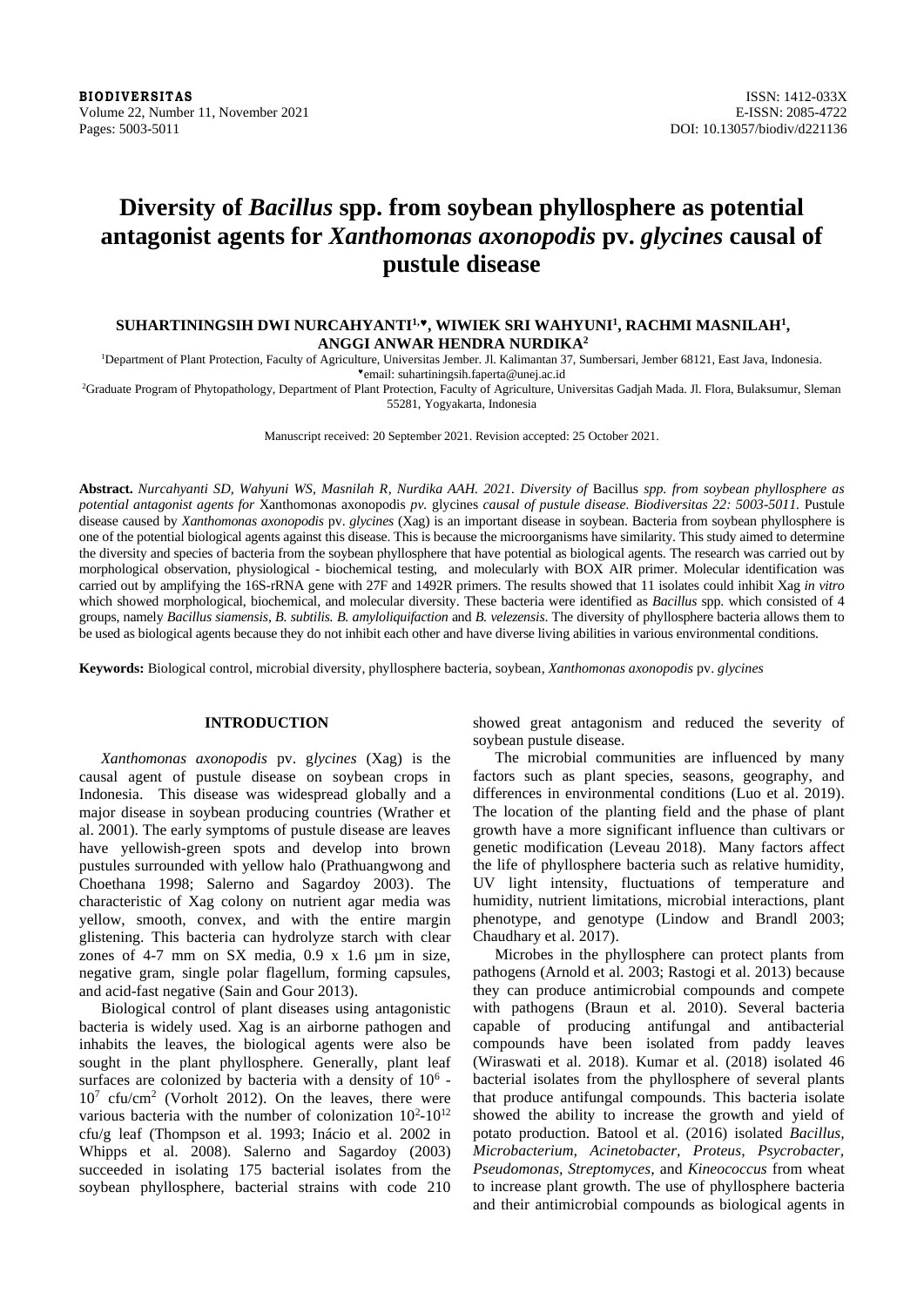the future can be developed for biotechnology applications (Zhang et al. 2010). This study aims to determine the diversity of bacteria in the soybean phyllosphere that can be used as a biological control agent for soybean bacterial pustules.

# **MATERIALS AND METHODS**

#### *Xanthomonas axonopodis* **pv.** *glycine* **reculture**

The experiment was done at Plant disease laboratory, Departement of Plant Protection, Agriculture Faculty, Jember University, Indonesia. The isolate of Xag was a collection from Plant Disease Laboratory. The Culture of Xag was grown on Yeast Peptone Glucose Agar (YPGA) media with the streak inoculation. After 48 hours of incubation, a colony with yellow color was taken and purified as pure culture (Sain and Gour 2013). Confirmation of bacterial strain was carried out by gram test using 3% KOH, starch hydrolysis test, hypersensitive reaction test, and pathogenicity test (Schaad et al. 2001).

# **Isolation of phyllosphere bacteria**

The healthy soybean plants were taken from Jember, Situbondo, and Lumajang, East Java, Indonesia. The sample was consisted of a mixture of the top, middle, and bottom leaves. The cutting leaves were grounded in 20 mL sterile water and then put into 250 mL erlenmeyer. The extract was centrifuged at the speed of 50 rpm for 24h. The supernatant was serially diluted into  $10^{-5}$  and  $10^{-6}$ . HundredµL of each dilution was grown on Yeast Peptone Glucose Agar (YPGA) and Kings'B medium then incubated at room temperature for 48 hours. A single colony was selected based on the morphology criteria and the purified bacteria was kept as a preserved culture in sterile liquid paraffin (Akter et al. 2014). Hypersensitive reaction and pathogenicity tests are carried out to ensure that the bacteria are not pathogenic to the plant. This was done by injecting  $10^8$  cfu/mL bacterial suspension into the mesophyll of tobacco leaves for HR test and soybean leaves for pathogenicity test. Furthermore, it was incubated at a humid temperature and observed for necrotic symptoms in tobacco and pustules in soybeans leaves.

# **Antimicrobial activity of the phyllosphere bacteria against Xag**

An antimicrobial activity test was carried out by the dual plating method. Phyllosphere bacteria were dripped on YPGA and Kings'B media (fluorescent bacteria) and incubated for 48 hours. The Petri dish was put upside down and 1 mL chloroform was poured into the lid. After 2 hours, the petri dish was reversed again. Then the 48 hours aged Xag suspension was mixed with 4 mL 0.6% water agar and poured on the top of YPGA and KingsB media. The media was then incubated for 24 hours. The diameter of clear zones from the edge of the phyllosphere bacteria colony was measured. Detection mechanism of inhibition of phyllosphere bacteria against Xag was done by putting agar from the clear zone into a test tube containing 0.5% peptone water and incubating up to 5 days to see the

turbidity of peptone water which was determined by the Xag growth (Rahman et al. 2012). The compatibility test was carried out on potential isolates using the dual plating method.

# **Characteristic of the potential phyllosphere bacteria isolates**

Morphological observations were carried out visually to determine the characteristics of the bacterial colony including color, shape, edge, and elevation (Salle 1979; Cappuccino and Welsh 2017). Physiology and biochemistry test are based on the results of molecular identification related to the bacterial genus. This test includes the gram test, catalase, oxidase, starch hydrolysis, utilization of carbon sources, and growth at different levels of NaCl and pH (Schaad et al. 2001). Compatibility tests of the phyllosphere bacteria isolates were carried out using the dual plating method as described in the antimicrobial activity test

### **Data analysis**

 The result of antimicrobial activity was analyzed for variance and continued with the Duncan Multiple Range Test at a 5% confidence level using IBM SPSS Statistics software version 22.

#### **Genetic diversity**

#### *DNA extraction*

Bacteria DNA was extracted using the CTAB method (Ausubel et al. 2010). Bacterial isolates on 5 mL Nutrient Broth media were incubated for 24 hours. After incubation, the bacterial liquid culture was shaken at 125 rpm for 16-24 hours at room temperature. The bacterial culture was then put in a 1.5 mL tube and centrifuged at 12,000 rpm. The supernatant was discarded. The pellets were added to 540 µL of TE buffer and 30 µL 10% SDS, then incubated for 1 hour at 37°C in an oven. The suspension was added with 100 µL 5 M NaCl and 80 µL CTAB/NaCl, shaken, and then incubated at 65°C for 10 minutes in a water bath. A total of 750 µL CIAA was added and shaken to the suspension, then centrifuged at 12,000 rpm for 5 minutes. The supernatant was transferred into a new tube with 600 µL of PCIAA, and then centrifuged at 12,000 rpm for 5 minutes. The supernatant was transferred again in a new tube with 96% ethanol (1 M) as much as 0.6 x the volume of the supernatant obtained. Then it was centrifuged at 12,000 rpm for 5 minutes and the pellet was washed with 300 µL of 70% cold ethanol, then centrifuged at 12,000 rpm for 5 minutes. The pellets obtained were dried and added with 20  $\mu$ L of TE buffer and stored at -20 $\degree$ C.

### *Analysis of phyllosphere bacteria diversity with Rep PCR*

Phyllosphere bacterial isolates were analyzed for genetic diversity using the repetitive based-sequenced polymerase chain reaction (rep-PCR) method. The primer used was BOX A1R (5'-CTACGGCAAGGCGACGCTG ACG-3'). DNA amplification was carried out using a total volume of 25 µL, consisting of 12,5 µL GoTaq green, 3 µL primer BOX-A1R, 2,5 µL DNA template, and 7 µL ddH<sub>2</sub>O. The DNA amplification reaction was carried out under pre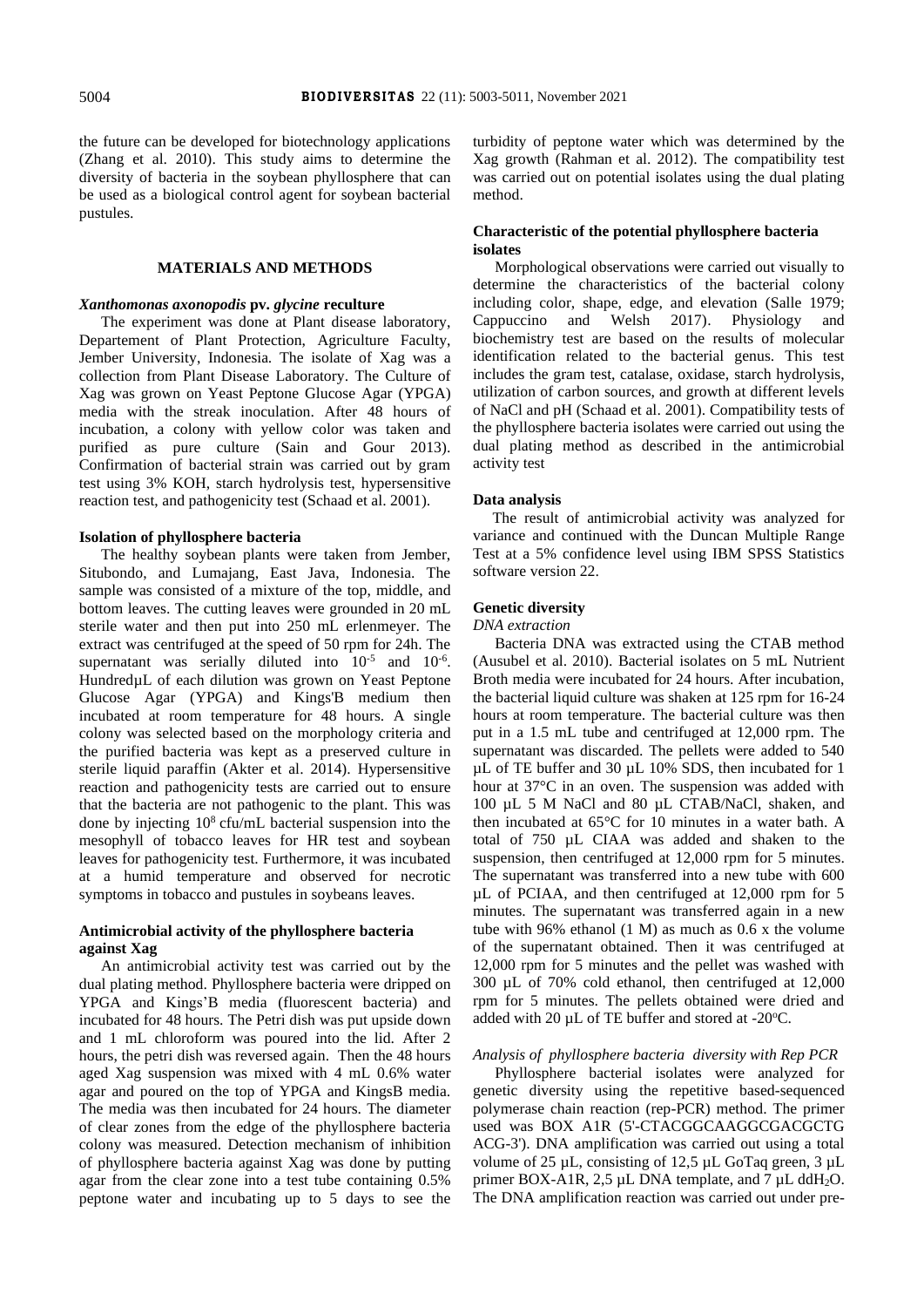denatured PCR conditions at 95°C for 15 minutes, followed by 35 cycles consisting of denaturation at  $94^{\circ}$ C for 1 minute, annealing at 53°C for 1 minute, the initial DNA band doubling reaction at 72°C for 2,5 minutes and doubling of the final DNA band at 72°C for 10 minutes. Then the final temperature was set at 4°C.

The PCR product was electrophoresed on agarose gel with a concentration of 1.5% in 1x TBE buffer. A total of 8 µL of PCR product and 5 µL of DNA marker were injected into each well on the gel and the electrophoresis machine was run at a voltage of 90 mV for 80 minutes. Next, the gel was immersed in ethidium bromide solution for 10 minutes. The DNA bands were visualized on a UV transilluminator.

#### *16S-rRNA. gene amplification*

Amplification of the 16S-rRNA gene was conducted using universal primer pairs, 27F (5` AGAGTTTGAT (AC) TGGCTCAG 3`) and 1492R (5`CGG (CT) TACC TTGTTACGACTT 3`). PCR mixture contained 25 µL GoTaq Green Master Mix, 1µL of each primer, 1 µL DNA template, and 22 µL nuclease-free water. Amplification of 16SrRNA gene was conducted using the following reaction: predenaturation (94°C, 4 min), 30 cycles of denaturation (94 $\degree$ C, 1 min), annealing (52 $\degree$ C,1 min), elongation (72°C, 1 min), post elongation (72°C, 10 min). The PCR product was then visualized on 1% agarose under UV light.

#### *DNA sequence analysis*

Sequencing was carried out by the services of PT Genetika Science Indonesia. The sequence analysis was carried out using the NCBI BLAST-N program to see its relationship with the bacterial sequences in Genbank. Phylogenetic tree was constructed using MEGA 11 software.

# **RESULTS AND DISCUSSION**

# **Characteristic of** *Xanthomonas axonopodis* **pv***. glycines*

The characteristic bacterial pathogen was yellow on YPGA media (Figure 1.A), gram-negative, positive to hydrolyze starch, positive hypersensitive reaction test, and positive pathogenicity test. The bacteria show a positive reaction in the starch hydrolysis test in the presence of a clear zone around the colony (Figure 1.B). The tobacco leaves infiltrated with bacteria pathogen in hypersensitive reaction test were pale green color 24 hours after inoculation then turned to yellow and brown spots (Figure 1.C). The first symptoms on pathogenicity tests were shown by yellow to brown spots (Figure 1.D), then from those spots arose pustules (Figure 1.E) after 8 days after inoculation **(**dai**)**. Based on that characteristic (Figure 1), it suggested that this bacteria was *X. axonopodis* pv. *glycines.*  This characteristic also fits with the description according to Prathuangwong and Choethana (1998).

# **Isolation of phyllosphere bacteria**

A total of 69 isolates of bacteria were obtained from soybean leaves. Eight isolates grew in Kings'B media and 51 isolates in YPGA media. Based on the hypersensitive reaction test and pathogenicity tests, negative results indicated that the phyllosphere bacteria were not plant pathogens.

**A B C D E**

**Figure 1**. Xag bacteria. A. Bacteria colonies, B. Starch hydrolysis test, C. Hypersensitive reaction test, D. Pathogenicity test, E. Pustules on the underside of soybean leaves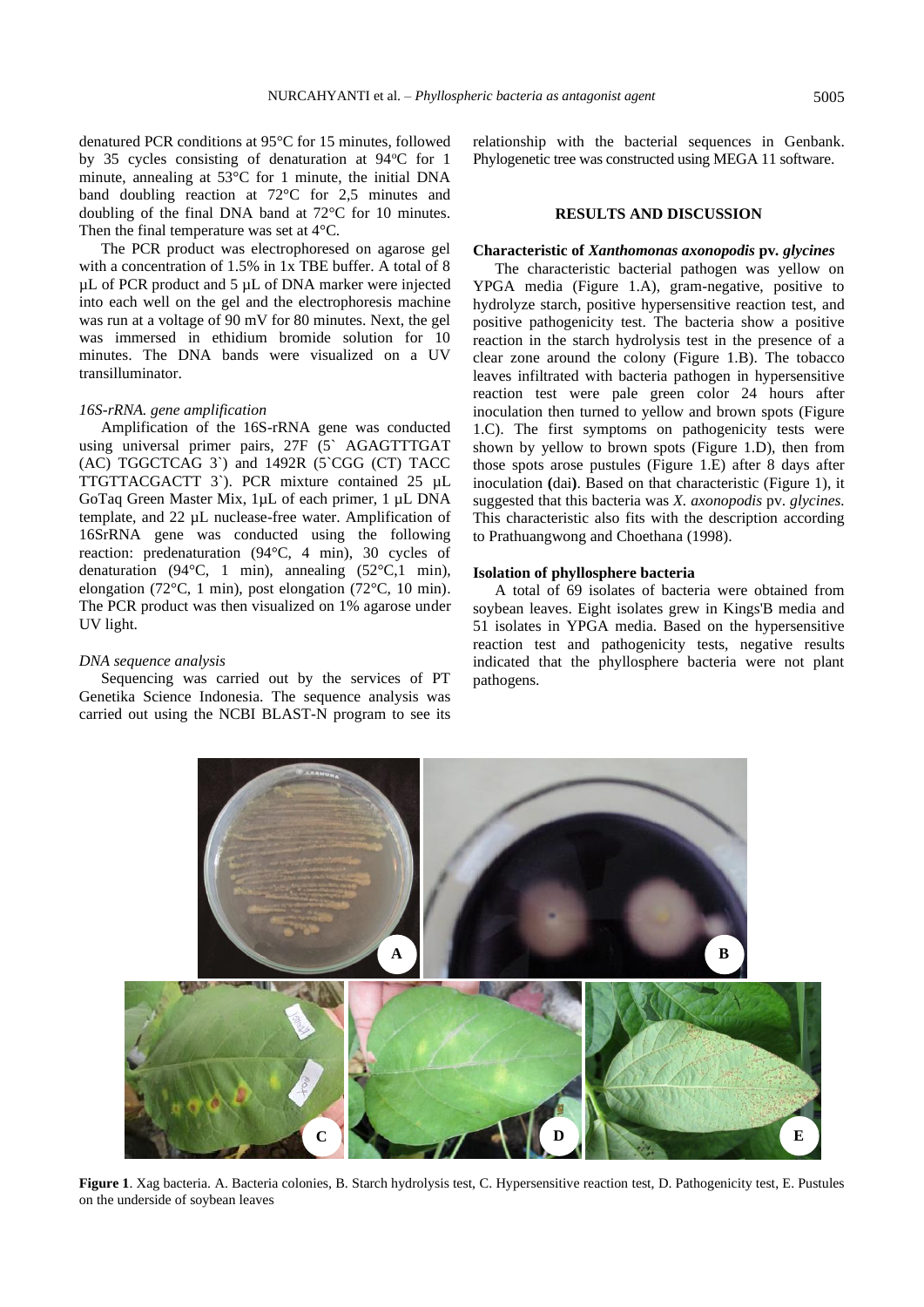#### *Growth of colony and antimicrobial activity*

All antagonist bacteria grown on YPGA medium inhibition zone against Xag (Tables 1 and 2, Figure 3). For example, the ST32 isolate has the largest inhibition zone of 23.2 mm. All bacteria grown on Kings'B medium were not able to inhibit Xag. Based on these results, 11 from 69 isolates were selected because they have a large inhibition zone (more than 10 mm) with a bacteriostatic inhibition mechanism. The bacteriostatic mechanism was confirmed by the change of peptone water turbidity after 24 hours of incubation, as a sign that Xag was able to grow and not killed by antimicrobial compound. These isolates were JB4, JB5, JB6, JB7, JB12, JB13, ST4, ST31, ST32, LB2, and LB3. The eleven isolates were the result of isolation growing on YPGA media.

These 11 selected isolates have different growth abilities indicated by the size of the colony's diameter and diverse colony types (Table 2, Figure 3). The JB12 isolate has the largest colony diameter of 58.40 mm and the smallest was the ST32 isolate with a diameter of 8.07 mm. The colony diameter was not correlated positively with the inhibition ability to Xag.

# *Compatibility of 11 isolates of phyllosphere bacteria*

The test results showed that the 11 isolates on YPGA media did not inhibit each other except for isolates JB4 and JB 5 inhibited JB12 but the opposite did not happen (Table 3).

# *Morphological characteristics of 11 phyllosphere bacteria isolates*

Eleven potential phyllosphere bacteria isolates had similar morphological characteristics including rough, flat surfaces and color differences. Some tended to be white and dull, except for the ST32 isolate, whose colonies were round, convex, and mucoid (Table 4; Figure 2).

# *Physiological and biochemical characterization of 11 phyllosphere bacteria isolates*

Based on the results of molecular identification which showed that all isolates belonged to the genus *Bacillus*, the physiological and biochemical tests carried out were based on the characteristics of the *Bacillus* genus (Schaad et al. 2001). All isolates showed gram-positive reactions and had varying abilities in other tests (Table 5). All isolates hydrolyzed starch with different abilities. JB4, JB6, and ST32 had better starch hydrolyzing ability than the others. At room temperature and  $45^{\circ}$ C, all isolates were also able to grow, indicated with the turbidity of the media, and the bacteria were evenly suspended. But, isolates JB5, JB7, ST31, and LB2 showed that the bacteria grew to form aggregates.

Growth at  $65^{\circ}$ C showed that isolates JB4, JB5, JB6, JB7, JB13, LB2, and LB3 could grow in suspended form, while the other isolates were unable to grow. All isolates showed a positive reaction in the catalase test, which was able to break down  $H_2O_2$  into  $H_2O + O_2$ , indicated by the formation of air bubbles. All isolates grew at 7% NaCl and were evenly suspended on media, except isolate ST31 with an aggregate growth pattern. All isolates were also able to grow at pH 5.7 by forming aggregates. All 11 isolates have the same ability to use mannitol as a carbon source but have a different ability to use glucose and dextrose. The ST32 isolate was different from the others because it could not use glucose and dextrose as a carbon source. Isolates JB4, JB6, JB7, JB13, LB2, and LB3 can better utilize glucose than the others.

#### *Genetic characteristics of 11 phyllosphere bacteria isolates*

The amplification results of 11 phyllosphere bacteria isolates with 16S rRNA primers showed that all were amplified at 1500 bp (Figure 4.A). The results of genetic diversity analysis using BOX AIR primers showed that there were 4 groups of bacteria, the first group consisted of isolates JB4, JB5, JB6, JB7, JB13, ST4, ST31, the second group isolated JB12, the third group was isolates ST32 and the fourth group consisted of isolates LB2 and LB3 (Figure 4.B).



**Figure 2**. Morphological characteristic of 11 selected phyllosphere bacteria isolates.

**Table 1.** Antimicrobial activity of phyllosphere Bacteria against Xag.

| <b>Inhibition zone</b><br>diameter (mm) | Criteria of inhibition | Amount |
|-----------------------------------------|------------------------|--------|
|                                         | No inhibition          | 41     |
| $1 - 5.9$                               | Low inhibition         | 12     |
| $6 - 10$                                | Medium inhibition      |        |
| >10                                     | High inhibition        |        |

**Table 2**. Growth and antimicrobial activity of 11 isolate phyllosphere bacteria

| <b>Isolate</b><br>code | <b>Colony diameter</b><br>on 48 hours<br>growth (mm) | Radius of<br>inhibition<br>zone (mm) |                       |
|------------------------|------------------------------------------------------|--------------------------------------|-----------------------|
| JB4                    | 29.90 <sub>b</sub>                                   | 12.27f                               | <b>Bacteriostatic</b> |
| JB <sub>5</sub>        | 10.43f                                               | 12.23f                               | <b>Bacteriostatic</b> |
| JB6                    | 20.27d                                               | 16.40 <sub>b</sub>                   | <b>Bacteriostatic</b> |
| JB7                    | 31.27b                                               | 12.07 <sub>g</sub>                   | <b>Bacteriostatic</b> |
| JB12                   | 58.40a                                               | 10.47 <sub>h</sub>                   | <b>Bacteriostatic</b> |
| JB13                   | 30.07b                                               | 13.27e                               | <b>Bacteriostatic</b> |
| ST <sub>4</sub>        | 16.30e                                               | 15.50c                               | <b>Bacteriostatic</b> |
| ST31                   | 12.17f                                               | 13.03e                               | <b>Bacteriostatic</b> |
| ST32                   | 8.07 <sub>g</sub>                                    | 23.20a                               | <b>Bacteriostatic</b> |
| L <sub>B2</sub>        | 25.43c                                               | 14.50d                               | <b>Bacteriostatic</b> |
| LB <sub>3</sub>        | 19.10d                                               | 16.33 <sub>b</sub>                   | <b>Bacteriostatic</b> |

Note: The same letters in one column showed no significant difference at a 5% confidence level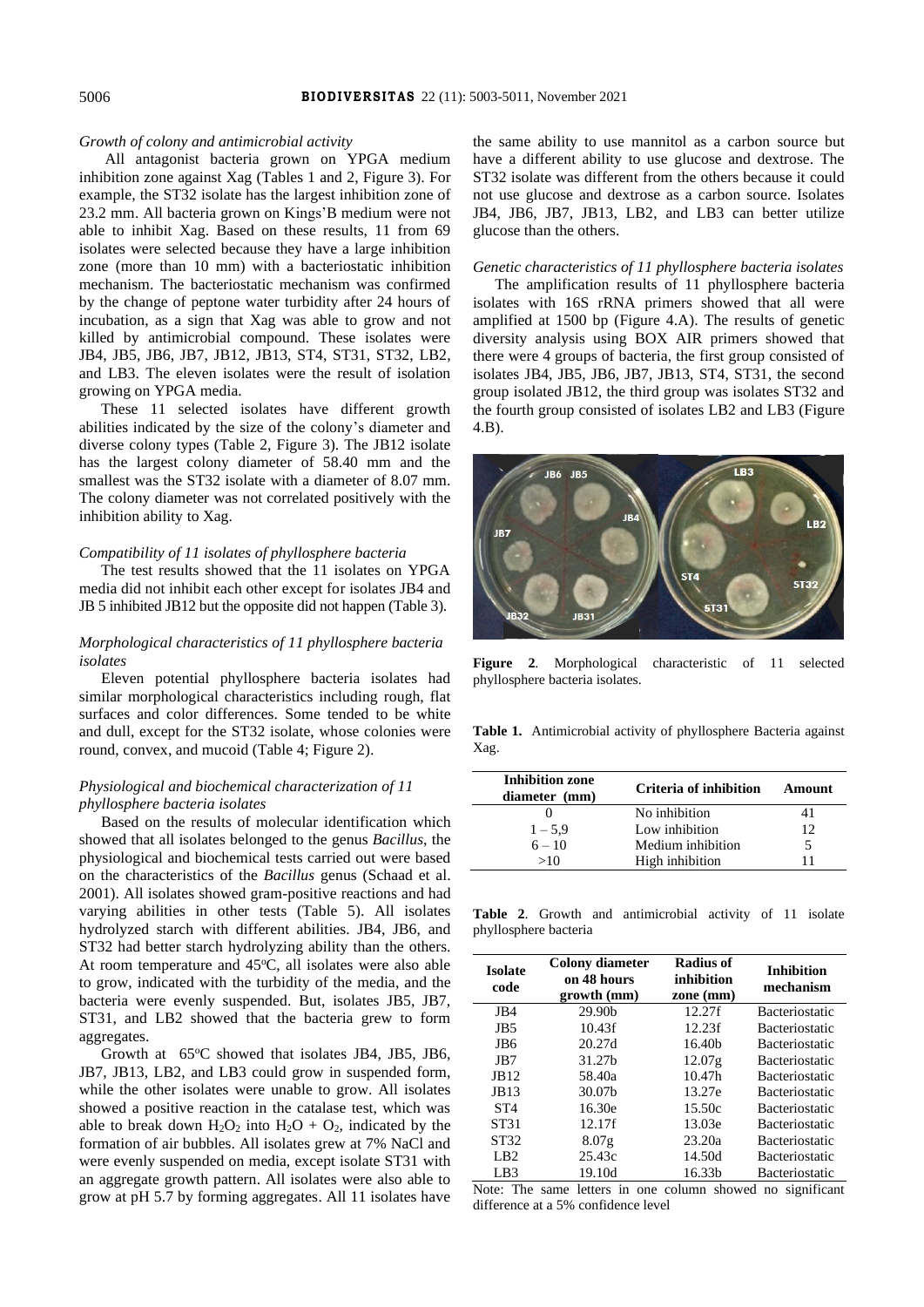Based on these results, four representative isolates were selected for sequencing and the results were compared with the reference sequences from the Gene bank (Table 6). The first group represented by ST4 was *Bacillus siamensis*, JB 12 was *Bacillus subtilis*, ST32 was *Bacillus velezensis* and LB2 was *Bacillus amyloliquefaciens*. Phylogenetic tree was constructed based on this data (Figure 5).

|  |  |  | Table 4. Morphological characteristics of phyllosphere bacteria |  |  |  |
|--|--|--|-----------------------------------------------------------------|--|--|--|
|--|--|--|-----------------------------------------------------------------|--|--|--|

| Isolates<br>code | <b>Characteristic of morphology</b>                                |
|------------------|--------------------------------------------------------------------|
|                  |                                                                    |
| JB4              | Dull white colonies, thin, flat, stringy surfaces, irregular edges |
| JB <sub>5</sub>  | Dull white colonies, thin, flat, rough surfaces, flat edges        |
| JB6              | White colonies, thin, flat, stringy surfaces, irregular edges      |
| JB7              | Dull white colonies, thin, flat, stringy surfaces, irregular edges |
| JB12             | Dull white colonies, thin, flat, stringy surfaces, irregular edges |
| JB13             | White, thin, flat, surface colonies, irregular edges               |
| ST <sub>4</sub>  | White colonies, thin, flat, irregular rough edges                  |
| ST31             | White colonies, thin, flat, rough surfaces, irregular edges        |
| ST32             | White colonies, convex, mucoid surfaces, regular edges             |
| LB <sub>2</sub>  | Dull colonies, thin, flat, irregular shapes, irregular edges       |
| LB3              | White colonies, thin, flat, stringy surfaces, irregular edges      |
|                  |                                                                    |

**Table 3.** Compatibility 11 isolates of phyllosphere bacteria

|                     | Compatibility 11 isolates of phyllosphere bacteria |        |        |        |             |             |        |             |             |        |     |  |
|---------------------|----------------------------------------------------|--------|--------|--------|-------------|-------------|--------|-------------|-------------|--------|-----|--|
| <b>Isolate code</b> | JB4                                                | JB5    | JB6    | JB7    | <b>JB12</b> | <b>JB13</b> | ST4    | <b>ST31</b> | <b>ST32</b> | LB2    | LB3 |  |
| JB4                 | $^{+}$                                             | $^{+}$ | $^{+}$ | $^{+}$ | $^{+}$      | $^{+}$      | $^{+}$ | $^+$        | $^+$        | $^{+}$ |     |  |
| JB <sub>5</sub>     |                                                    |        |        |        |             |             |        |             |             |        |     |  |
| JB <sub>6</sub>     |                                                    | $^{+}$ | $^{+}$ |        |             | +           |        |             |             |        |     |  |
| JB7                 | $^+$                                               | $^{+}$ | $\pm$  | $^{+}$ | $^{+}$      | $^{+}$      | $\pm$  |             | $\pm$       | $^+$   |     |  |
| JB12                | $^+$                                               | $^+$   | $^+$   | $^{+}$ | $^{+}$      | $^+$        | $^+$   |             |             | $^+$   |     |  |
| JB13                |                                                    |        |        |        |             |             |        |             |             |        |     |  |
| ST <sub>4</sub>     |                                                    | $^+$   | +      |        | $^+$        |             |        |             |             |        |     |  |
| ST31                | $^+$                                               | $^+$   | $\pm$  | $^{+}$ | $^{+}$      | $^+$        |        |             |             | $^+$   |     |  |
| ST <sub>32</sub>    | $^+$                                               | +      |        | $^+$   | $^{+}$      |             | $^+$   |             |             |        |     |  |
| LB2                 |                                                    |        |        |        |             |             |        |             |             |        |     |  |
| LB <sub>3</sub>     |                                                    |        |        |        |             |             |        |             |             |        |     |  |

Note: (+): compatible; (-): not compatible

**Table 5.** Physiological and biochemical characterization of 11 phyllosphere bacteria isolates

|                        |                | Physiological and biochemical test result |          |                                                   |                                                   |          |                                         |                                                |                 |                                        |               |
|------------------------|----------------|-------------------------------------------|----------|---------------------------------------------------|---------------------------------------------------|----------|-----------------------------------------|------------------------------------------------|-----------------|----------------------------------------|---------------|
| <b>Isolate</b><br>code | Gram           | Growth<br>at room<br>temp.                | Catalase | Growth<br>at $45^{\circ}$ C<br>$(5 \text{ days})$ | Growth<br>at $65^{\circ}$ C<br>$(5 \text{ days})$ | pH 5,7   | <b>NaCl</b><br>7%<br>$(5 \text{ days})$ | <b>Glucose</b><br>broth<br>$(14 \text{ days})$ | <b>Mannitol</b> | <b>Dextrose</b><br>$(14 \text{ days})$ | <b>Starch</b> |
| JB4                    | Positive $(+)$ | $+$ (g)                                   | $^{+}$   | $+$ (g)                                           | $+(s)$                                            | $++ (g)$ | $+(s)$                                  | $+++++$                                        | $^{+}$          | $^{+}$                                 | $+$ ***       |
| JB <sub>5</sub>        | Positive $(+)$ | $+(g)$                                    | $^{+}$   | $+(s)$                                            | $+(s)$                                            | $++ (g)$ | $+++(s)$                                | $+++++$                                        | $^{+}$          | $^{+}$                                 | $+$ **        |
| JB <sub>6</sub>        | Positive $(+)$ | $+$ (g)                                   | $^{+}$   | $+$ (g)                                           | $+(s)$                                            | $++ (g)$ | $+(s)$                                  | $++++++$                                       | $^{+}$          | $^{+}$                                 | $+$ ***       |
| JB7                    | Positive $(+)$ | $+$ (g)                                   | $^{+}$   | $+(s)$                                            | $+(s)$                                            | $++(g)$  | $+(s)$                                  | $++++++$                                       | $^{+}$          | $+++$                                  | $+$ **        |
| JB12                   | Positive $(+)$ | $+$ (g)                                   | $^{+}$   | $+$ (g)                                           | $\overline{\phantom{a}}$                          | $+$ (g)  | $+++ (s)$                               | $++++$                                         | $^{+}$          | $^{+++}$                               | $+$ **        |
| <b>JB13</b>            | Positive $(+)$ | $+$ (g)                                   | $^{+}$   | $+ (g)$                                           | $+(s)$                                            | $+(g)$   | $+++ (s)$                               | $++++++$                                       | $^{+}$          | $+++$                                  | $+$ **        |
| ST <sub>4</sub>        | Positive $(+)$ | $+$ (g)                                   | $^{+}$   | $+$ (g)                                           | $\overline{\phantom{a}}$                          | $+$ (g)  | $++ (s)$                                | $++$                                           | $^{+}$          | $+++$                                  | $+***$        |
| ST31                   | Positive $(+)$ | $+$ (g)                                   | $^{+}$   | $+(s)$                                            | $\overline{\phantom{a}}$                          | $++(g)$  | $++(g)$                                 | $++++++$                                       | $^{+}$          | $+++$                                  | $+$ *         |
| <b>ST32</b>            | Positive $(+)$ | $+(s)$                                    | $^{+}$   | $+$ (g)                                           | $\overline{\phantom{a}}$                          | $+$ (g)  | $+(s)$                                  | $\overline{\phantom{a}}$                       | $^{+}$          | $\overline{\phantom{a}}$               | $+$ ***       |
| LB2                    | Positive $(+)$ | $+$ (g)                                   | $^{+}$   | $+(s)$                                            | $+(s)$                                            | $++(g)$  | $+++ (s)$                               | $++++++$                                       | $^{+}$          | $++$                                   | $+$ **        |
| LB <sub>3</sub>        | Positive $(+)$ | $+$ (g)                                   | $^{+}$   | $+(g)$                                            | $+(s)$                                            | $++(g)$  | $++ (s)$                                | $++++++$                                       | $^{+}$          | $+++$                                  | $+$ **        |

Note: General: (+): Positive test result; (-): negative test result; Starch test: (\*) Clear zone 1-3 mm, (\*\*) clear zone 4-7 mm and (\*\*\*) clear zone more than 8 mm; Temperature test: (s):suspended, (g): aggregate

**Table 6.** Sequence reference of phyllosphere bacteria based on BLAST

| <b>Accession</b><br>number | Query<br>cover<br>(%) | Ident.<br>$\frac{1}{2}$ | <b>Isolate name</b>                            |
|----------------------------|-----------------------|-------------------------|------------------------------------------------|
| <b>Isolate ST4</b>         |                       |                         |                                                |
| MK291446.1 100             |                       |                         | 98.92 Bacillus sp. (in: Bacteria) strain BO53  |
| MH236612.1 100             |                       | 98.92                   | Bacillus siamensis strain ML093-4              |
| MH236611.1 100             |                       |                         | 98.92 <i>Bacillus siamensis</i> strain ML091-2 |
| MH236604.1 100             |                       |                         | 98.92 <i>Bacillus siamensis</i> strain ML065-2 |
| CP024897.1                 | 100                   |                         | 98.92 Bacillus velezensis strain CN026         |
| <b>Isolate JB12</b>        |                       |                         |                                                |
| KU510073.1 99              |                       | 98.08                   | <i>Bacillus subtilis strain BA14</i>           |
| MN094375.199               |                       | 97.98                   | <i>Bacillus velezensis</i> strain isolate BS-9 |
| MK392030.199               |                       | 97.98                   | <i>Bacillus sp.</i> (in: Bacteria) strain SN3  |
| MF114390.1                 | 99                    | 97.98                   | <i>Bacillus subtilis strain BsA1I</i>          |
| MF114382.1                 | 99                    | 97.98                   | <i>Bacillus subtilis strain BsP1IS</i>         |
| <b>Isolate ST32</b>        |                       |                         |                                                |
| MT560280.1                 | 100                   | 99.80                   | Bacillus amyloliquefaciens strain SDF-005S     |
| MT539153.1                 | 100                   | 99.80                   | Bacillus velezensis strain HFBPR51             |
| MT538583.1                 | 100                   | 99.80                   | <i>Bacillus velezensis strain 3726</i>         |
| MT538532.1                 | 100                   | 99.80                   | Bacillus velezensis strain 3668                |
| MT538490.1                 | 100                   | 99.80                   | Bacillus velezensis strain 3618                |
| <b>Isolate LB2</b>         |                       |                         |                                                |
| MT107183.1                 | 100                   | 99.19                   | Bacterium strain MP4S2                         |
| MT560280.1                 | 100                   | 99.06                   | Bacillus amyloliquefaciens strain SDF-005S     |
| MT559810.1                 | 100                   | 99.06                   | Bacillus amyloliquefaciens strain 21/IV        |
| MT559808.1                 | 100                   | 99.06                   | <i>Bacillus subtilis strain 20.10</i>          |
| MT559807.1                 | 100                   | 99.06                   | <i>Bacillus amyloliquefaciens strain 28.3</i>  |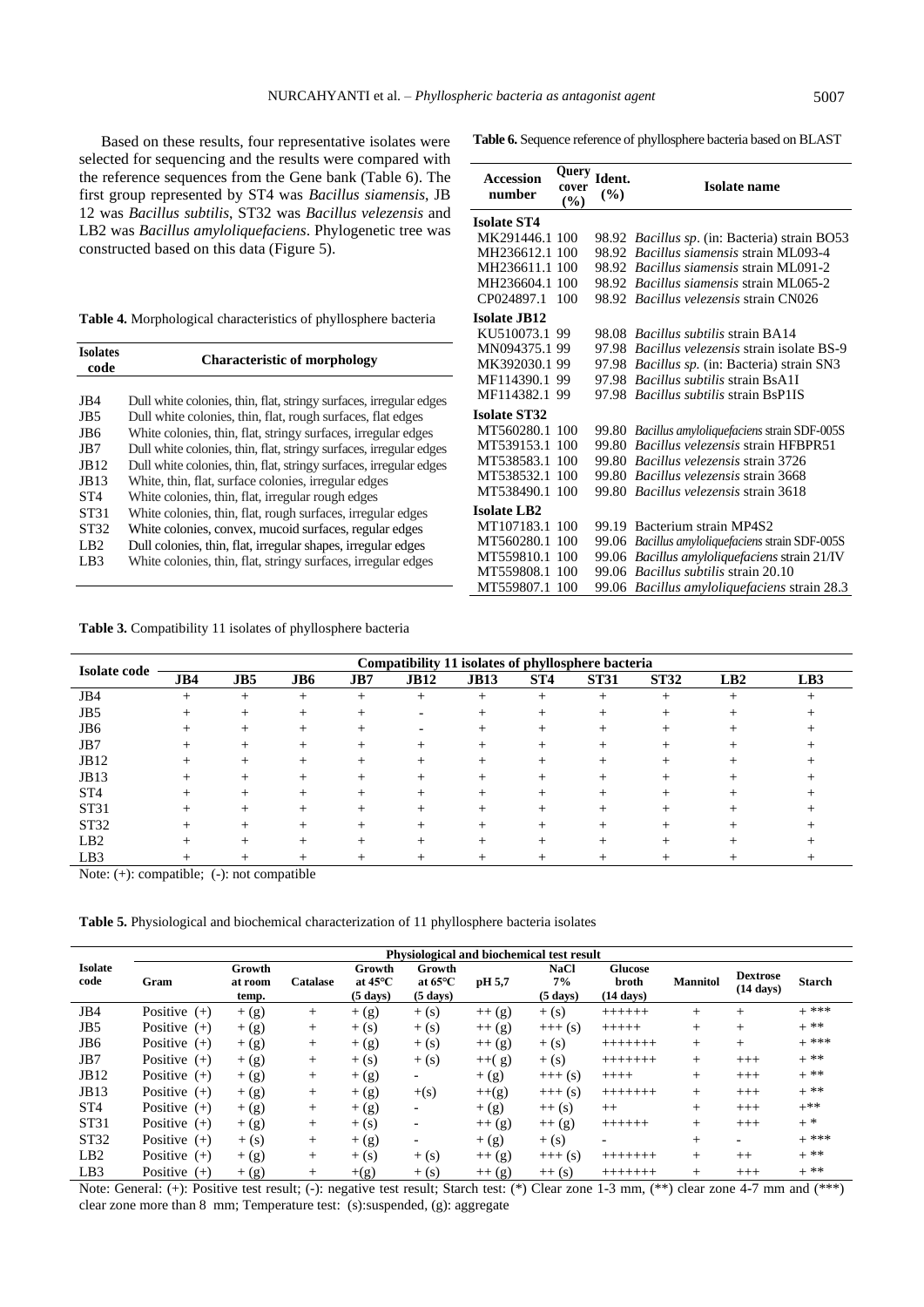# 5008 **B IO D I V E R S I T AS** 22 (11): 5003-5011, November 2021

**Isolate code, growth, and inhibition ability**



**Figure 3.** Growth and antimicrobial activity of phyllosphere bacteria against Xag



**Figure 4.** The genetic diversity of phyllosphere bacteria, 1500 bp band in red boxes: A. 16S rRNA primer, B. BOX AIR primer

### **Discussion**

Exploration and development of bacteria as antagonist agents for biological control of plant diseases is important to reduce chemical pesticides. Soybean pustule disease caused by Xag is an airborne disease. Biological agents derived from the phyllosphere provide advantages because they are similar and highly adaptable to phyllosphere conditions full of environmental stresses. High survival rates in the field are a determining factor for success in biological control. Phyllosphere bacteria can stimulate plant growth, colonize the phyllosphere and suppress plant pathogens (Wiraswati et al. 2018). *Bacillus* in the phyllosphere plays a role in plant growth and health (Mazinani et al. 2017) because it can control the disease by producing antimicrobial compounds.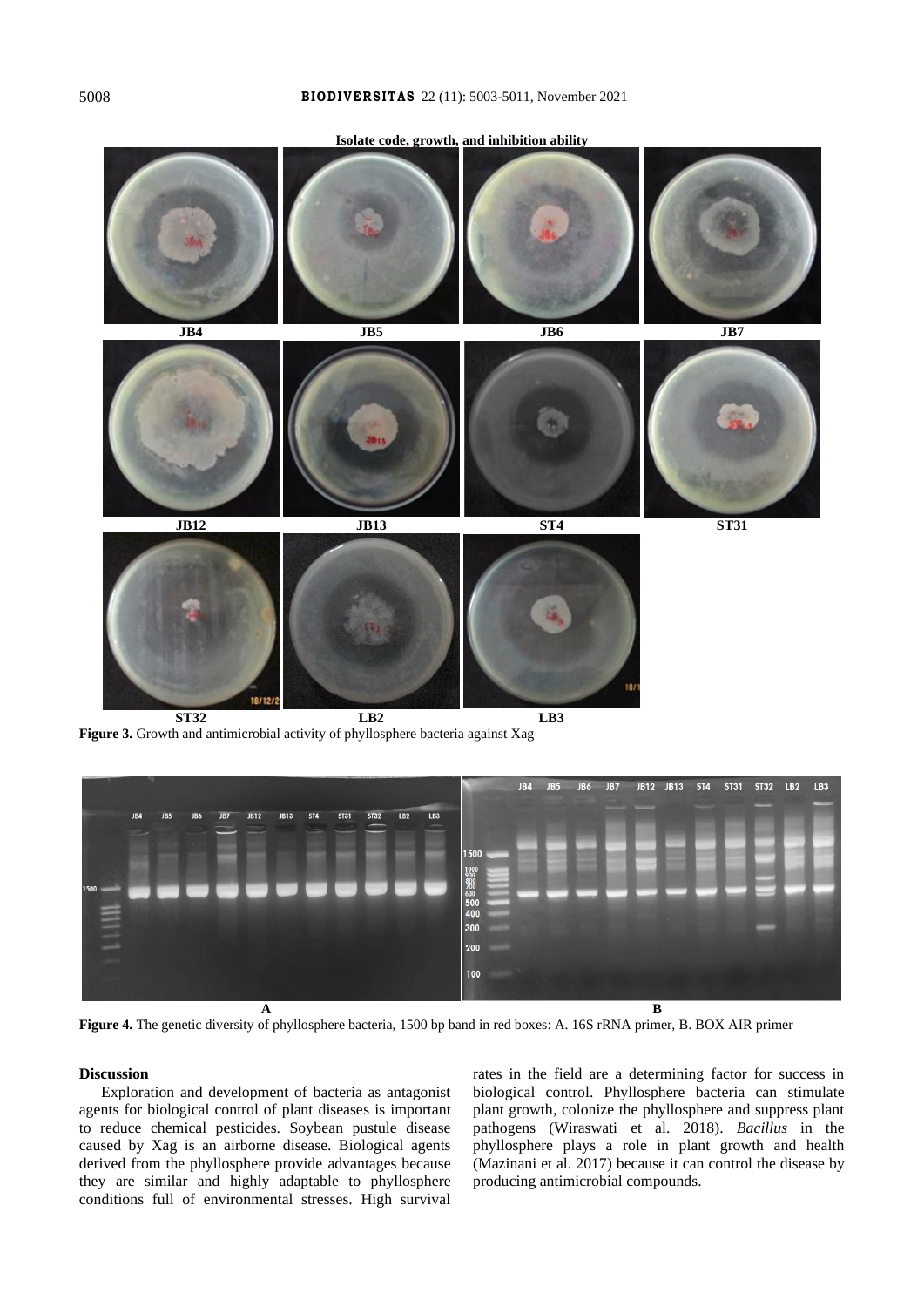

**Figure 5.** Phylogenetic tree from 4 bacteria isolates (ST4, ST32, JB12, and LB2) and the closest relatives of other bacteria species.

Several previous studies reported that many bacteria were isolated from the phyllosphere. Valverde et al. (2017) succeeded in isolating chestnut phyllosphere bacteria, 58% were gram-positive bacteria, and 10% were from Firmicutes consisting of *Paenybacillus*, *Bacillus*, *Psycrobacillus,* and *Staphyllococcus*. *Bacillus* and *Anthrobacter* were isolated from the paddy phyllosphere and showed inhibition against *Xanthomonas oryzae* pv. oryzae (Prabawati et al. 2019). Endophytic bacteria from long bean plants consisting of *Bacillus*, *Delfitia*, *Methylobacterium*, *Microbacterium*, *Paenybacillus*, *Stapylococcus*, and *Stenotrophomonas* with a population density of 4.5 x  $10^2 - 2.8$  x  $10^3$  cfu/g leaf (Costa et al. 2012). Several groups of bacteria consisting of several species were isolated from various vegetable plants, namely *Proteobacteria, Cyanobacteria, Bacteroidetes,* and *Firmicutes* (Zhang et al. 2010).

A total of 69 isolates were isolated from the soybean phyllosphere and 11 isolates were potential as antagonistic agents against Xag by producing antimicrobial compounds. The eleven isolates were molecularly identified as genus *Bacillus* and have morphological diversity, growth rate, inhibition of Xag, physiology-biochemistry, and genetics. The microbial phyllosphere community is very high in the diversity of type, characteristic, and potential antagonist (Chaudhary et al. 2017). From the 11 isolates based on the analysis of the 16S rRNA gene sequence, there were 4 groups of *Bacillus*, namely *Bacillus siamensis*, *B. subtilis, B. velezensis,* and *B. amyloliquefaciens*. According to Sivakumar et al. (2020), geography condition affects the diversity of phyllosphere bacteria more than the growth phase of plants.

In biological control, the mechanism of antagonistic agents is antibiosis, space competition, and induce resistance (Cook and Baker 1998). The antibiosis mechanism depends on the ability of bacteria to produce antimicrobial compounds that can inhibit the development of pathogens. The competition mechanism depends on the bacteria's growth so that they can dominate space and nutrients. Induce resistance in addition to being influenced by the ability of antagonistic bacteria to trigger plant resistance mechanism also depends on the response of plants in responding to signals given by antagonistic agents. The rapid growth of phyllosphere bacteria *in vitro* correlated with its ability to colonize existing space if the phyllosphere condition supports its growth, both nutrition and environment. Therefore, it was expected these bacteria were able to compete in using space of leaf surfaces and nutrient availability. This colonization will provide plant protection against pathogenic infections. *B. subtilis* strain JB12 showed the fastest growth with a colony diameter of 58.40 mm.

The eleven *Bacillus* have high inhibition, which is above 10 mm. *Bacillus velezensis* ST32 showed the largest inhibition zone of 23.20 mm, followed by JB6 and LB3 with inhibition zones of 16.40 mm and 16.33 mm, respectively. All *Bacillus* showed bacteriostatic inhibitory mechanism. This large inhibition zone of Xag indicated a good ability to suppress Xag growth *in vitro* with the mechanism of antibiosis. It was suggested that the ability of different phyllosphere bacteria to inhibit Xag related to the type and amount of antimicrobial compounds or secondary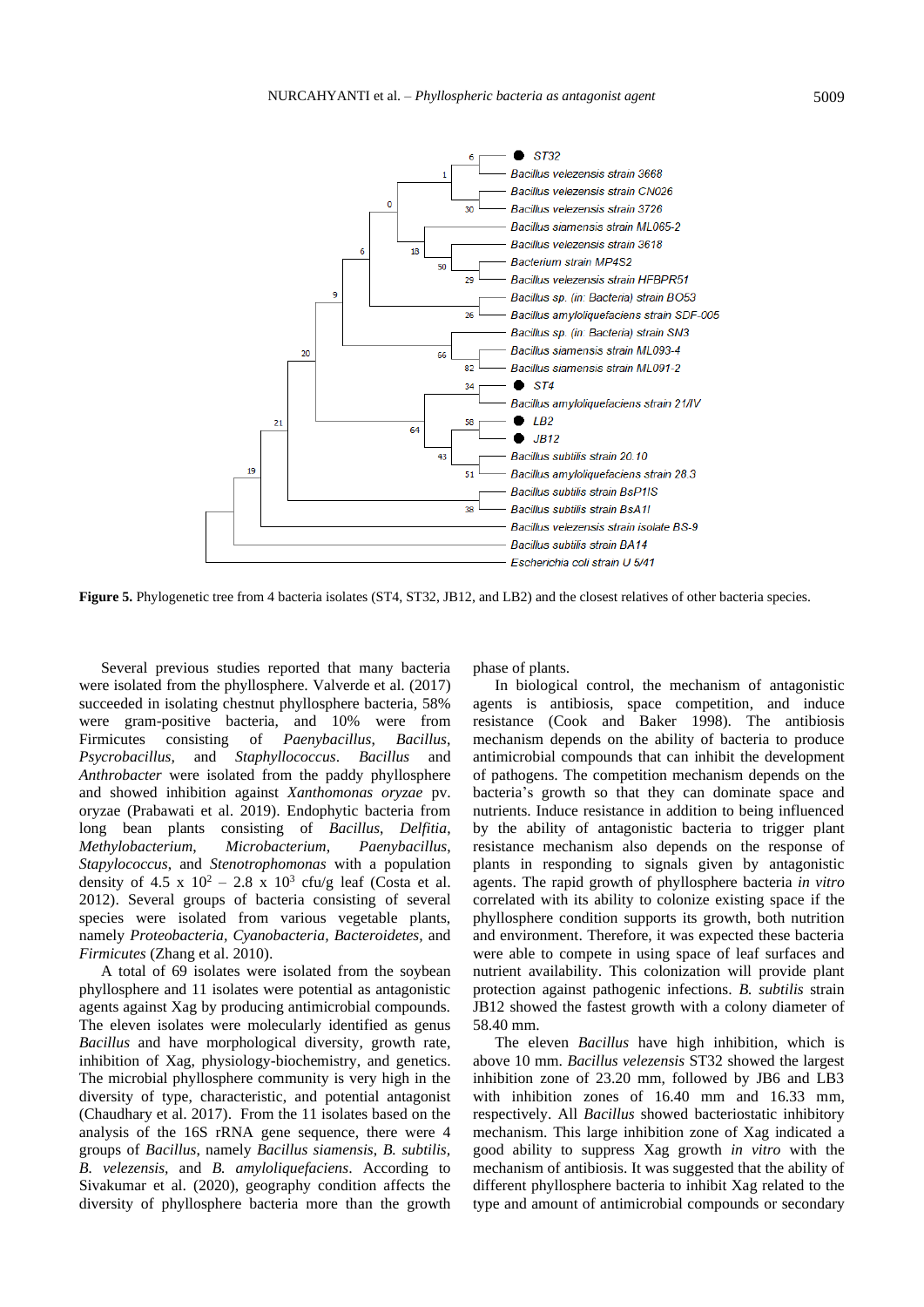metabolites produced. This was because the phyllosphere bacteria have a high sensitivity to these compounds. For example, Psip22d epiphytic bacteria produce *syringomycin, syringopeptin, and 3-methylarginine* (MeArg) compounds which able to inhibit *Pseudomonas syringae* pv. *glycines* (Psg) (Braun et al. 2010). *Bacillus amyloliquefaciens* BZ6- 1 endophytes in peanut produce *surfactin* and *Fengysin* A which can inhibit *Ralstonia solanacearum* (Wang and Liang 2014). Research from Milijasevic-Marcic et al.(2018) showed that as many as 10 isolates of *B. subtilis* inhibited *Xanthomonas vesicatoria*, but *Bacillus pumilus* isolates did not affect *X. vesicatoria* growth. *B. subtilis* strains B-319, B-325 and B-358 showed the largest inhibition zone and B-319 showed the greatest inhibition. Strain B-358 is a candidate biological agent which in vitro inhibits *X. vesicatoria, Clavibacter michiganensis* subsp*. michiganensis* and *Verticillium.*

Based on the compatibility test, most *Bacillus* did not inhibit each other's growth. This is because the *Bacillus* strain is not sensitive to antimicrobial compounds produced by other strains. According to Simons et al. (2020) that bacteriocins as ribosomally synthesized peptides directed against bacteria closely related to producer strain. The genus Bacillus produces different bacteriocins, especially the types of polypeptides referred to as *subtilin* and *coagulin*. *B. licheniformis* ZJU12 produces peptides similar to *bacteriocins* and have broad-spectrum antagonists (Cesa-Luna et al. 2020).

The eleven *Bacillus* showed diversity in morphology, physiology, biochemistry, and genetics. Although there were differences, ten *Bacillus* spp isolates showed flat and rough surface morphology, while *B. velezensis* ST32 looked convex, mucoid with small colonies. *Bacillus* had different survival abilities under certain environmental conditions such as acidity, salinity, and temperature. All *Bacillus* isolate grew at an acidic pH of 5.7 and a high NaCl content of 7%. It is advantageous to be used as biological agents for Xag whose application is in the phyllosphere because it is resistant to high salt levels in rainwater. *Bacillus* JB4, JB5, JB6, JB7, JB13, LB2, and LB3 can grow at a temperature of 65ºC. This shows its ability to be able to live better in the phyllosphere with high-temperature stress. The ability of *Bacillus* to use carbon sources will affect its ability to survive by utilizing carbon sources in the phyllosphere, especially from plant secretions. In some tests, bacteria showed growth by forming suspensions and aggregates. According to Leveau (2018), bacteria on the leaf surface can sometimes form aggregates or live solitary.

Genetic diversity of *Bacillus* spp. isolates are thought to affect its ability to decompose compounds, use nutritional source, and adaptation to environmental conditions. This was indicated by its diversity in biochemical and physiology test. The different abilities of these diverse phyllosphere bacteria could be a factor that caused many types of bacteria to survive together in the phyllosphere community to make a balanced phyllosphere ecosystem. This fact provides an opportunity for the phyllosphere bacteria to be applied together as antagonist agents. According to Mazinani et al. (2017), *Bacillus* produces antimicrobial compounds and forms spores to survive in most habitats. Further research is needed regarding the ablity of the *Bacillus* spp. isolates to control soybean pustule disease in the glasshouse and in the field.

# **ACKNOWLEDGEMENTS**

Thank to University of Jember through LP2M for providing grant funds supporting IDB batch 2 with the University of Jember Rector's Decree Number: 12509/ UN25/LT2018 with Agreement Assignment Number 4077/UN25.31/LT.1/2018 dated 28 September 2018, and the University of Jember Rector's Decree Number: 13455/UN25/LT/2019 dated August 9, 2019 and Agreement Assignment Number: 3217/UN25.3.1/LT.1/2019 August 16, 2019.

#### **REFERENCES**

- Akter S, Kadir J, Juraimi AS, Saud HM, Elmahdi S. 2014. Isolation and identification of antagonistic bacteria from phylloplane of rice as biocontrol agents for sheath blight. J Environ Biol 35 (6): 1095-1010.
- Arnold AE, Luis CM, Damond K, Enith IR, Zuleyka M, Nancy R, Edward AH. 2003. Fungal endophytes limit pathogen damage in a tropical tree. Proc Natl Acad Sci U S Amer 100 (26): 15649-15654. DOI: 10.1073/pnas.2533483100.
- Ausubel FM, Roger B, Robert EK, David DM, Seidman JG, John AS, Kevin S. 2010. Current Protocols in Molecular Biology: Preface. Current Protocols in Molecular Biology. John Wiley & Sons, New Jersey.
- Batool F, Yasir R, Shahida H. 2016. Phylloplane associated plant bacteria of commercially superior wheat varieties exhibit superior plant growth promoting abilities. Front Life Sci 9 (4): 313-322. DOI: 10.1080/21553769.2016.1256842.
- Braun SD, Janine H, Annette W, Helge W, Matthias SU, Dieter S, Beate V. 2010. In vitro antibiosis by *Pseudomonas syringae* Pss22d, acting against the bacterial blight pathogen of soybean plants, does not influence in planta biocontrol. J Phytopathol 158 (4): 288-295. DOI: 10.1111/j.1439-0434.2009.01612.x.
- Cappuccino JG, Chad W. 2017. Microbiology, A Laboratory Manual. Pearson Education Limited, Harlow.
- Cesa-Luna C, Antonino B, Verónica QH, Joel DLC, Ma Dolores CA, Jesús MR. 2020. The importance of antimicrobial compounds produced by beneficial bacteria on the biocontrol of phytopathogens. Acta Biol Colomb 25 (1): 140-154. DOI: 10.15446/abc.v25n1.76867.
- Chaudhary D, Rakesh K, Khushboo S, Rashmi, Anju K. 2017. Phyllospheric microflora and its impact on plant growth: A review. Agric Rev 38 (1): 51-59. DOI: 10.18805/ag.v0iOF.7308.
- Cook RJ, Baker KF. 1996. The Nature and Practice of Biological Control of Plant Pathogens. American Phytopathological Society.
- Costa LED, Marisa VQ, Arnaldo CB, Celia AM, Elza FA. 2012. Isolation and characterization of endophytic bacteria isolated from the leaves of the common bean (*Phaseolus vulgaris*). Braz J Microbiol 43 (4): 1562-1575. DOI: 10.1590/S1517-83822012000400041.
- Inácio J, Pereira P, Carvalho DM, Fonseca A, Amaral-Collaco MT, Spencer-Martins I. 2002. Estimation and diversity of phylloplane mycobiota on selected plants in a mediterranean-type ecosystem in Portugal. Microb Ecol 44 (4): 344-353. DOI: 10.1007/s00248-002- 2022-z.
- Kumar S, Deepika C, Rashmi, Raman J, Anju K, Rakesh K. 2018. Establishment of antifungal phyllospheric bacteria in potato (*Solanum Tuberosum L*.). Intl J Curr Microbiol Appl Sci 7 (04): 1048-1056. DOI: 10.20546/ijcmas.2018.704.115.
- Leveau JHJ. 2018. Microbial communities in the phyllosphere. Annu Plant Rev 23: 334-367. DOI: 10.1002/9781119312994.apr0239.
- Lindow SE, Maria TB. 2003. Microbiology of the Phyllosphere. Appl Environ Microbiol 69 (4): 1875-1883. DOI: 10.1128/AEM.69.4.1875- 1883.2003.